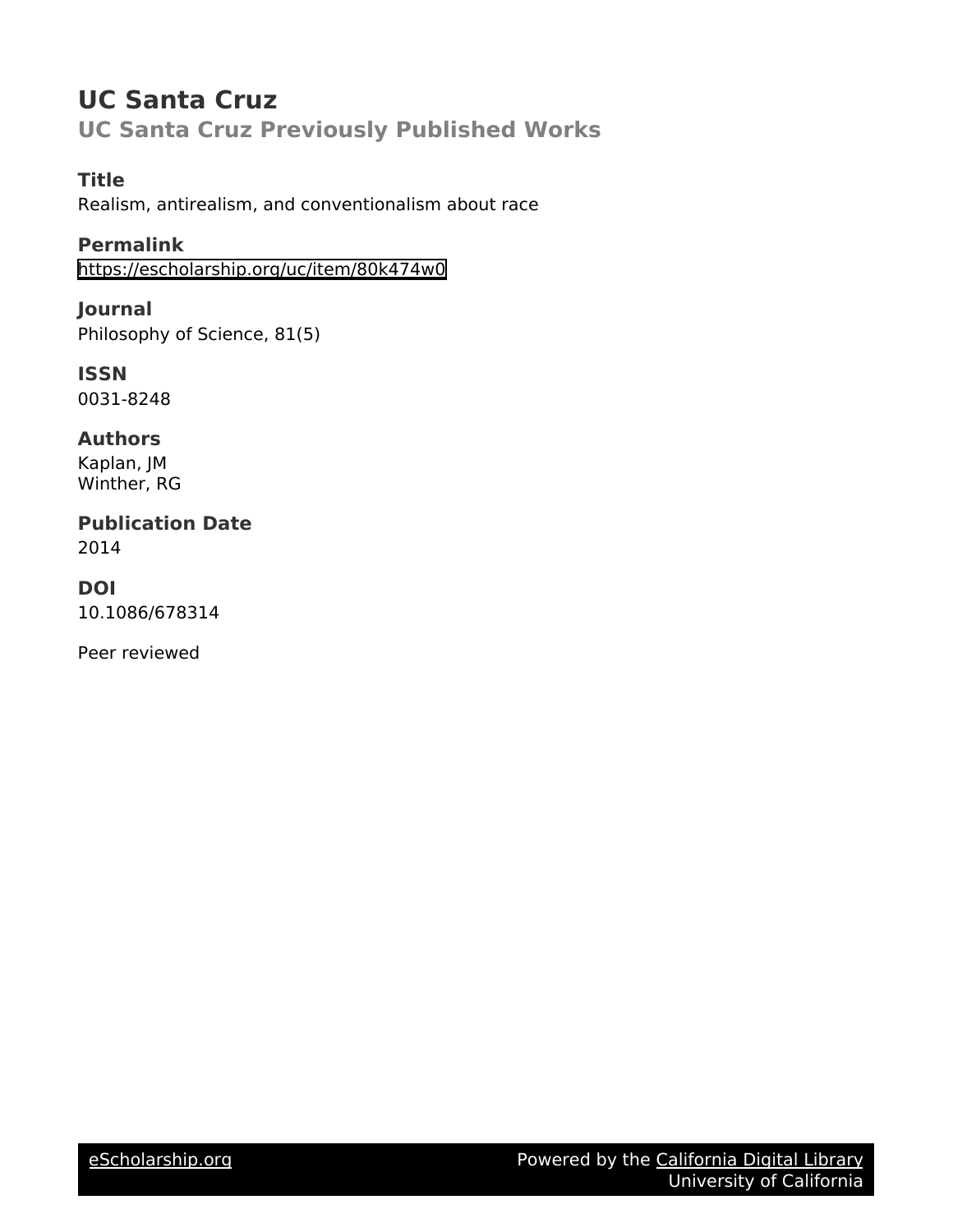# Realism, Antirealism, and Conventionalism about Race

### Jonathan Michael Kaplan and Rasmus Grønfeldt Winther\*<sup>†</sup>

This paper distinguishes three concepts of "race": bio-genomic cluster/race, biological race, and social race. We map out realism, antirealism, and conventionalism about each of these, in three important historical episodes: Frank Livingstone and Theodosius Dobzhansky in 1962, A. W. F. Edwards's 2003 response to Lewontin's 1972 paper, and contemporary discourse. Semantics is especially crucial to the first episode, while normativity is central to the second. Upon inspection, each episode also reveals a variety of commitments to the metaphysics of race. We conclude by interrogating the relevance of these scientific discussions for political positions and a post-racial future.

There are no races, there are only clines. (Livingstone 1962, 279)

If races did not exist they would have to be invented. (Dobzhansky 1968, 78)

Human racial classification is of no social value and is positively destructive of social and human relations. (Lewontin 1972, 397)

But it is a dangerous mistake to premise the moral equality of human beings on biological similarity because dissimilarity, once revealed, then becomes an argument for moral inequality. (Edwards 2003, 801)

\*To contact the authors, please write to: Jonathan Michael Kaplan, The School of History, Philosophy, and Religion, Oregon State University, 322 Milam Hall, Corvallis, OR 97331; e-mail: JonathanKaplan@oregonstate.edu. Rasmus Grønfeldt Winther, Philosophy Department, University of California, Santa Cruz, 1156 High St., Santa Cruz, CA 95064; e-mail: rgw@ucsc.edu.

<sup>†</sup>Winther thanks Carlos López Beltrán, Marcus Feldman, and Amir Najmi for ongoing discussions on these matters and Alexandre Dor and Cory Knudson for research assistance; he

Philosophy of Science, 81 (December 2014) pp. 1039–1052. 0031-8248/2014/8105-0027\$10.00 Copyright 2014 by the Philosophy of Science Association. All rights reserved.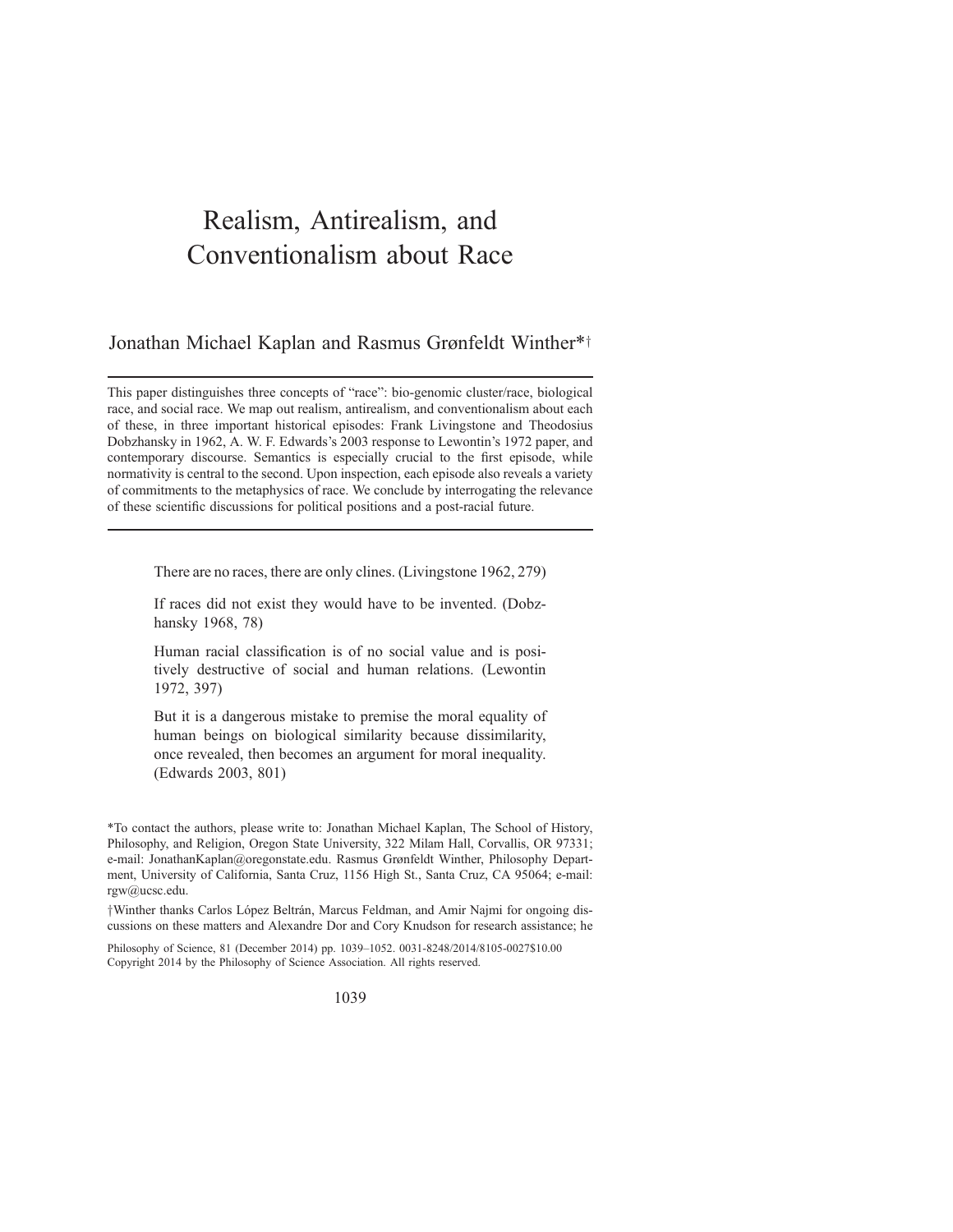1. Introduction. Sharp ontological lines are being drawn in the debates surrounding genomics and race. Some claim that our finest genomic data and methodology indicate that human races are biologically *real* entities (e.g., Neven Sesardić, Quayshawn Spencer). Others follow the well-established antirealist perspective that has been developed since Richard Lewontin's influential 1972 paper "The Apportionment of Human Diversity" (e.g., Joshua Glasgow). And, along with others (e.g., Kenneth Weiss and Stephanie Fullerton), we articulate a constructivist conventionalism, arguing that our best genomics forever underdetermines the existence of biologically real human races (Kaplan and Winther 2013; Winther and Kaplan 2013; see Spencer 2012 for critique). In other words, either realism or antirealism can be justified given particular choices and norms about how to interpret the biological data and which mathematical methods to use.

In this paper, we distinguish three kinds of racial realism:

- 1. Bio-genomic cluster/racial realism claims that population structure exists in *Homo sapiens*, assessed through genomic or "phenomic" (e.g., anthropometrics) measures (e.g., Theodosius Dobzhansky, Neil Risch).<sup>1</sup>
- 2. Biological racial realism affirms that a stable mapping exists between the social groups identified as races and groups characterized genomically or, at least, phenomically.<sup>2</sup> That the groups are biological popu-

is partially supported by a faculty research grant from the Academic Senate Committee on Research at the University of California, Santa Cruz. For comments on this article, both authors thank Doc Edge, Anthony W. F. Edwards, James Griesemer, Michael Hunter, Richard C. Lewontin, Roberta Millstein, Omri Tal, and an anonymous reviewer, as well as the other symposium participants and audience members at the PSA session "The State of Race in Population Genetics" and at a "Genomics and Philosophy of Race" workshop (http://ihr.ucsc.edu /portfolio/philosophy-in-a-multicultural-context/?id=15003) held at Stanford in November 2013, sponsored by the Institute for Humanities Research at University of California, Santa Cruz; the Computational, Evolutionary, and Human Genomics Center at Stanford University; and Science and Technology Studies at University of California, Davis, and organized by Edge and Winther. This paper was written fully jointly.

<sup>1.</sup> We introduce a forward slash here because this kind of realism is not necessarily about a "race" concept (see Winther and Kaplan 2013, n. 1). As made evident in the workshop on "Genomics and Philosophy of Race," some influential and socially responsible population geneticists have no desire to become involved in debates over race. However, genomic work of this sort is often taken to be about race, and it is not clear that the slippage is avoidable (see, e.g., Reardon 2005; Feldman 2010; Morning 2011; Donovan 2014).

<sup>2.</sup> We call this "biological racial realism" because the term has a history in these debates. Some of the confusion in the current literature stems from failing to distinguish what we call "bio-genomic cluster/race" from what has often been called "biological race." Acknowledging the existence of population structure need not in any way imply a hereditarian commitment to the reality of biologically based properties and differences constituting (or explaining) either the existence of socially identified races or, especially, the "racial"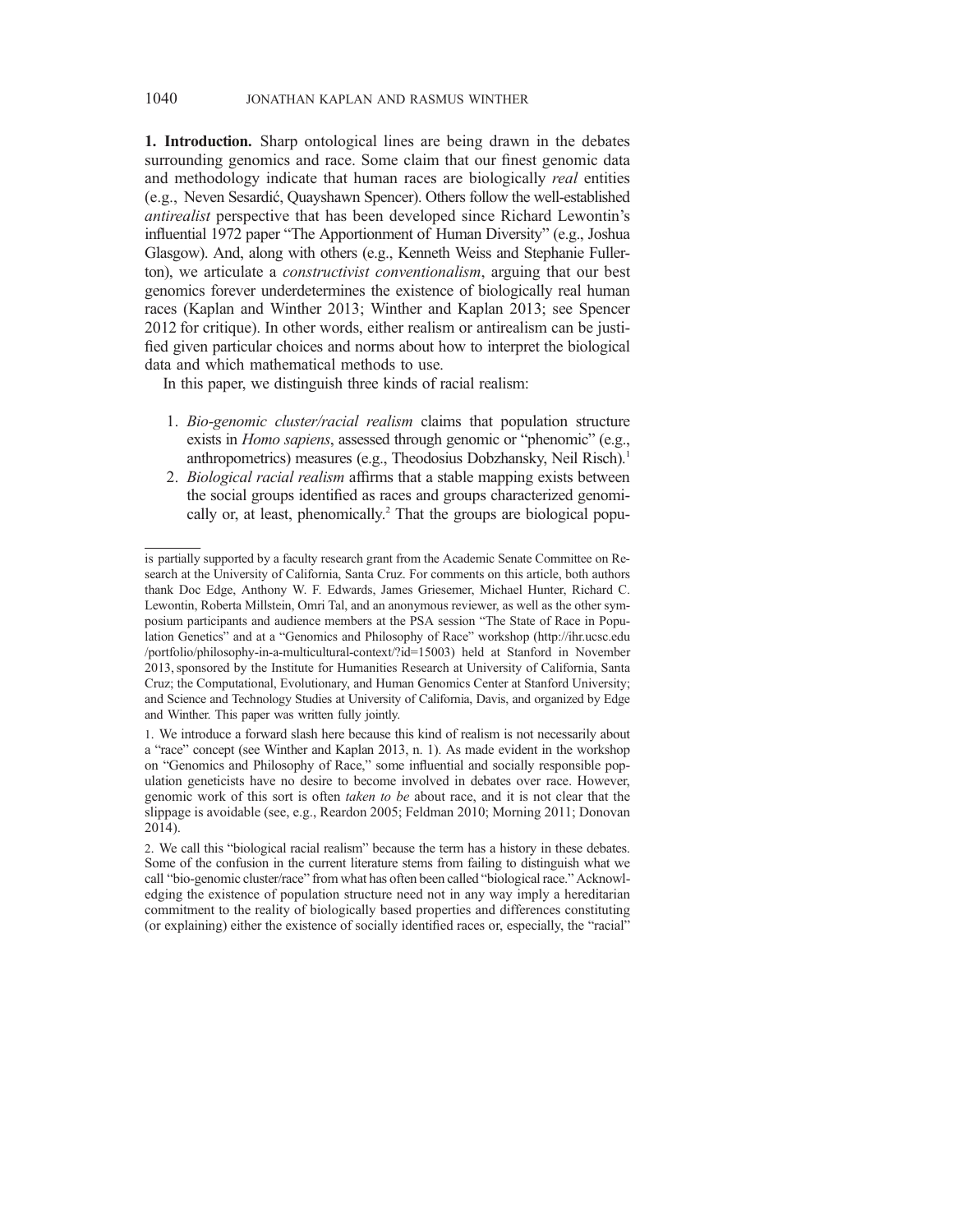lations explains why the particular social groups, and not others, are so identified. Furthermore, for some, but by no means all, biological racial realists, the existence of biological populations (and of the biologically grounded properties of their constituent individuals) explains and justifies at least some social inequalities (e.g., the "hereditarians"; Jensen 1969; Herrnstein and Murray 1995; Rushton 1995; Lynn and Vanhanen 2002).

3. Social racial realism defends the existence of distinct human groups in our ordinary discourse and social interactions. Such groups are often identified and stabilized by "surface" factors such as skin color or facial features. Moreover, while this is not strictly necessary for social racial realism, group membership is often correlated with access (or not) of goods, services, and wealth.

We argue that conventionalism rather than realism is the proper stance toward what we call "bio-genomic cluster/race." Whether it is legitimate, as a matter of biological practice, to divide the human species into smaller populations depends on the purposes, methods, and metrics at play (Winther and Kaplan 2013). Biological racial realism demands a one-to-one mapping between biologically defined groups and social groups and insists that biological facts explain some of our social practices and judgments surrounding "race." We reject the existence of such a correspondence and hence are antirealists about biological race. Commitments to realism, antirealism, or conventionalism about either bio-genomic cluster/race or biological race are broadly independent of questions regarding the reality of races understood as populations with socially ascribed meanings—entities that are real because those populations are socially identified, entrenched, and maintained (Kaplan and Winther 2013; Winther and Kaplan 2013). While we recognize that a post-racial future is possible and even desirable, for now, realism about social races is the best description of the practices, expectations, and norms of many contemporary societies, though possibly not all.<sup>3</sup> In short, we are conventionalists about bio-genomic cluster/race, antirealists about biological race, and realists about social race.<sup>4</sup>

characteristics about which debate revolves: e.g., IQ or health (disparities). We thank an anonymous reviewer for drawing our attention to this.

<sup>3.</sup> A post-racial future in which race is no longer associated with differential access to social goods and services, but perhaps continues to have some social relevance, is distinct from one in which people no longer "see" race at all, at least as a social organizing principle.

<sup>4.</sup> More generally, each of these concepts of "race" and racial realism corresponds to a set of debates and discourses on race, as Doc Edge pointed out to us. Bio-genomic cluster/ race concerns, e.g., which population genetic measures and methods should be used to identify human clusters and groups, whether there is an appropriate level(s) of human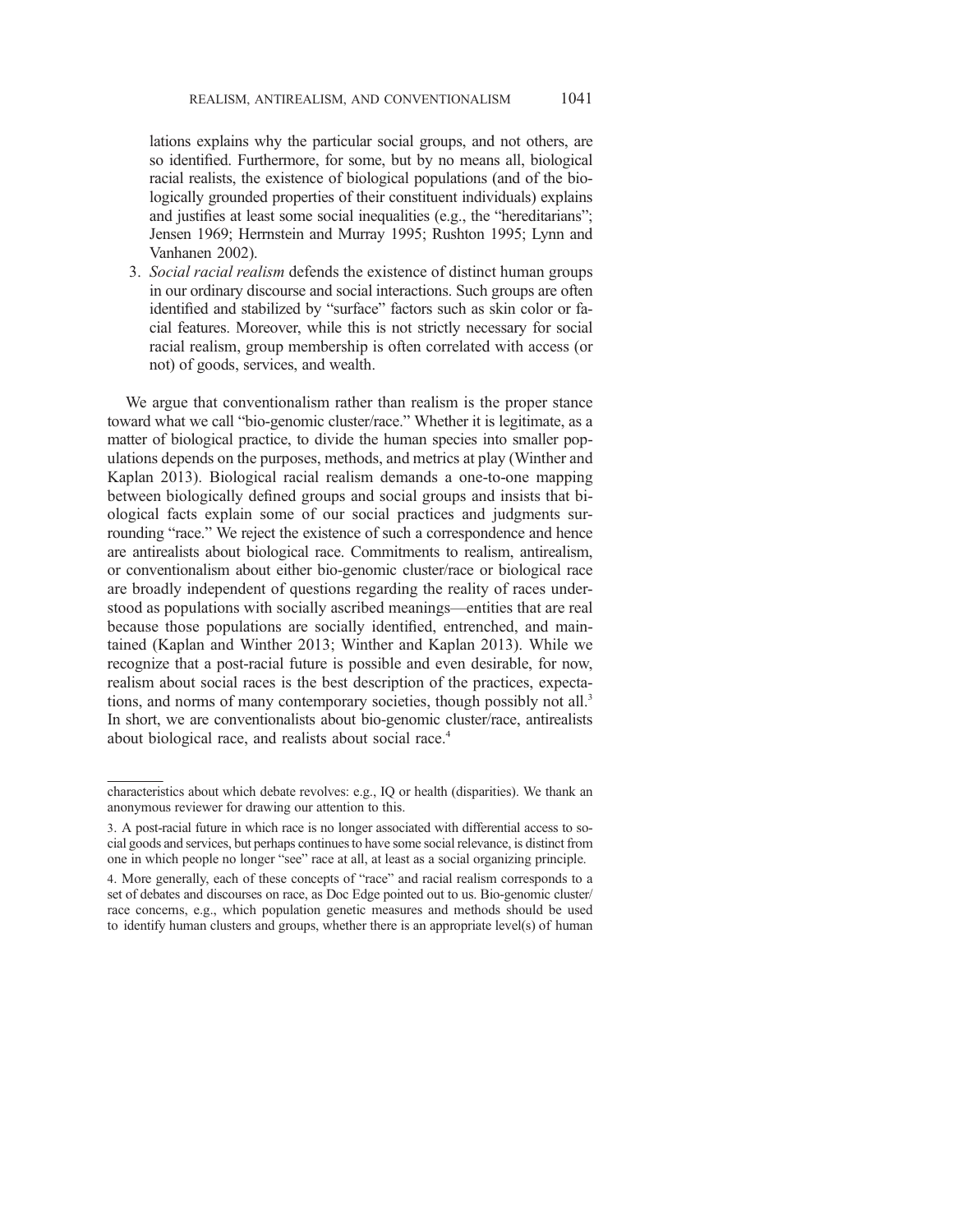#### 1042 JONATHAN KAPLAN AND RASMUS WINTHER

This article maps out realism, antirealism, and conventionalism in three important historical episodes: Frank Livingstone and Theodosius Dobzhansky in 1962, A. W. F. Edwards's 2003 response to Lewontin (1972), and contemporary discussions. Semantics is especially crucial to the first episode, while normativity is central to the second. Upon inspection, each episode also reveals diverse commitments to the metaphysics of race. We conclude by interrogating the relevance of these scientific discussions for political positions and a post-racial future.

2. (Anti)Realisms about Race. I. Livingstone and Dobzhansky. Arguments surrounding whether human races are biologically real remain intractable, in part, because of a persistent confusion about what is at stake. Debates about the biological reality of human races have always been less about the biology and more about which social meanings, expectations, and actions we attribute to race.

Consider the 1962 back-to-back exchange in Current Anthropology between Frank Livingstone, an anthropologist responsible for groundbreaking work on sickle-cell anemia and for popularizing the application of population genetics reasoning to human populations, and Theodosius Dobzhansky, who was one of the founders of modern genetics as well as Lewontin's mentor. Livingstone argues that "there are no races, there are only clines." He claims that "the explanation of the genetic variability among human population" would best be approached "in terms of the concepts of cline and morphism" (rather than "the discrete packages labeled races") using "the mathematical theory of population genetics" to uncover the contributions of, for example, "mutation, natural selection, gene drift, and gene flow" to the actual gene frequencies, and gene associations, in particular populations. In humans, race has "been overworked as an explanation of this variability" (Livingstone 1962, 279), and its continued use threatens to obscure rather than elucidate both the extant variation and its evolutionary sources (281).

Dobzhansky (1962), however, contends that race, as a biological concept, demands that we be able to identify populations differing in "the frequencies of one or more, usually several to many, genetic variables" and that there were, obviously, human populations that met this requirement. Further, since clines "are steeper where natural, or social, impediments to travel and

population structure that makes sense to privilege and emphasize, and whether clinal variation is a better description. Biological race discourse addresses the biological correlates of social racial groupings and social inequalities. Finally, discourse about social race is about the influence social identification and treatment have on inequality—issues of affirmative action and "color blindness" are, for instance, important in this third set of debates. A further project would investigate these broad overlapping discourses rather than the narrower commitments of realism, antirealism, and conventionalism about each of the three concepts.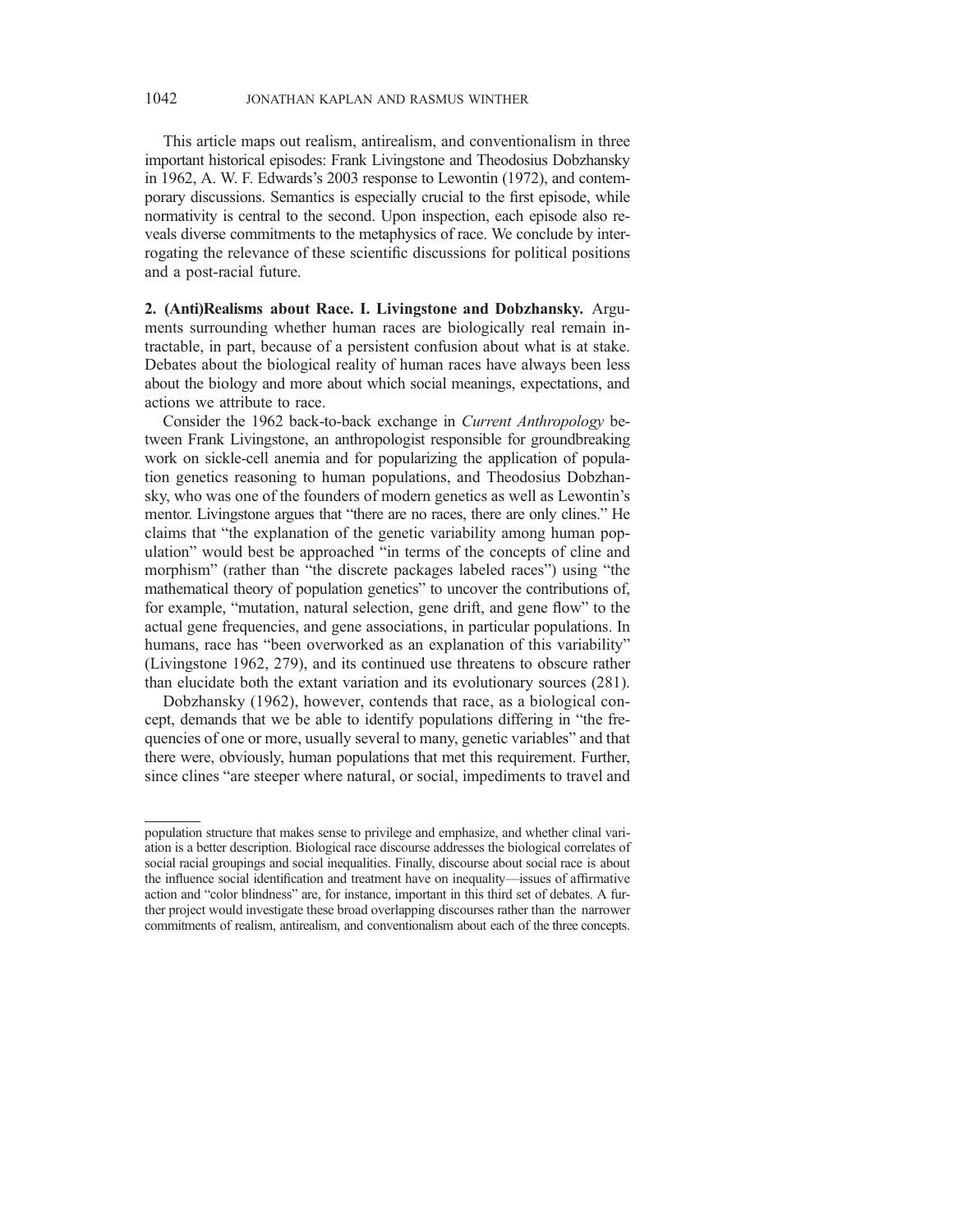intermarriage interpose obstacles to gene exchange, and more gradual where the gene exchange is unobstructed," and these same factors result in the correlation of "different variable characters, and the gene frequencies underlying them," races are "more easily nameable" than Livingstone's analysis suggests (280). Livingstone responds that a definition of "race" making reference to any "genetically unique" "breeding population" (281) does not "accord with the general use of the term" (280).

Livingstone takes "race" to mean discrete populations bound by common ancestry with notable genetic and phenotypic differences resulting from isolation, and finding only clines, he rejects the existence of races; the use of "race" in humans points toward biological racial realism, a realism that is to be rejected. Dobzhansky takes the proper semantic use of "race" to demand only a difference in gene frequencies, and finding such differences, he affirms the existence of races; a bio-genomic cluster/racial realism is thus endorsed. In short, Livingstone cares about whether biology can vindicate "the general use of the term"; Dobzhansky is interested in how the term can be deployed within biology. Since 1962, substantially more evidence in support of the empirical claims made by both authors has accumulated, but there is no settling the reality of race in this debate, because they were using two distinct concepts of race, biological and bio-genomic, respectively.<sup>5</sup>

3. (Anti)Realisms about Race. II. Edwards and Lewontin. Elsewhere we have reviewed methodological and statistical details of Edwards's 2003 critique of Lewontin's 1972 antirealist conclusions about biological race (Kaplan 2011; Winther 2011, 2014; Kaplan and Winther 2013; see also Andreasen 2007; Tal 2012). Here we focus on normative concerns. These are foregrounded because the methodological differences between Lewontin and Edwards may not be as significant as some believe, and because they may even be asking different questions. Briefly, Lewontin (1972, 396) claims that at typical loci most of the variation is within groups rather than between groups (85.4% among individuals within populations; 8.3% across popula-

5. Below we note some ways in which echoes of Livingstone's position can be found in, e.g., Glasgow (2009) and Hochman (2013), and echoes of Dobzhansky's position in Sesardić (2010) and Spencer (2012, 2013). Moreover, the historically situated assumption that there is significantly more variation across broad racial groups rather than within can be seen clearly in the writings of some of the key participants in the 1966 American Association for the Advancement of Science symposium "Science and the Concept of Race" (Mead et al. 1968). Ginsburg and Laughlin (1968) write as if the human species were very genetically diverse (but, we know now, it is not; see Li and Sadler 1991); Kilham and Klopfer (1968) confidently state that different breeds of domesticated animals are far more alike genetically than are human races (they are not; e.g., Vilà, Maldonado, and Wayne 1999); Dobzhansky's position can be seen in the epigraph above, which continues, "Since they do exist they need not be invented, they need to be understood."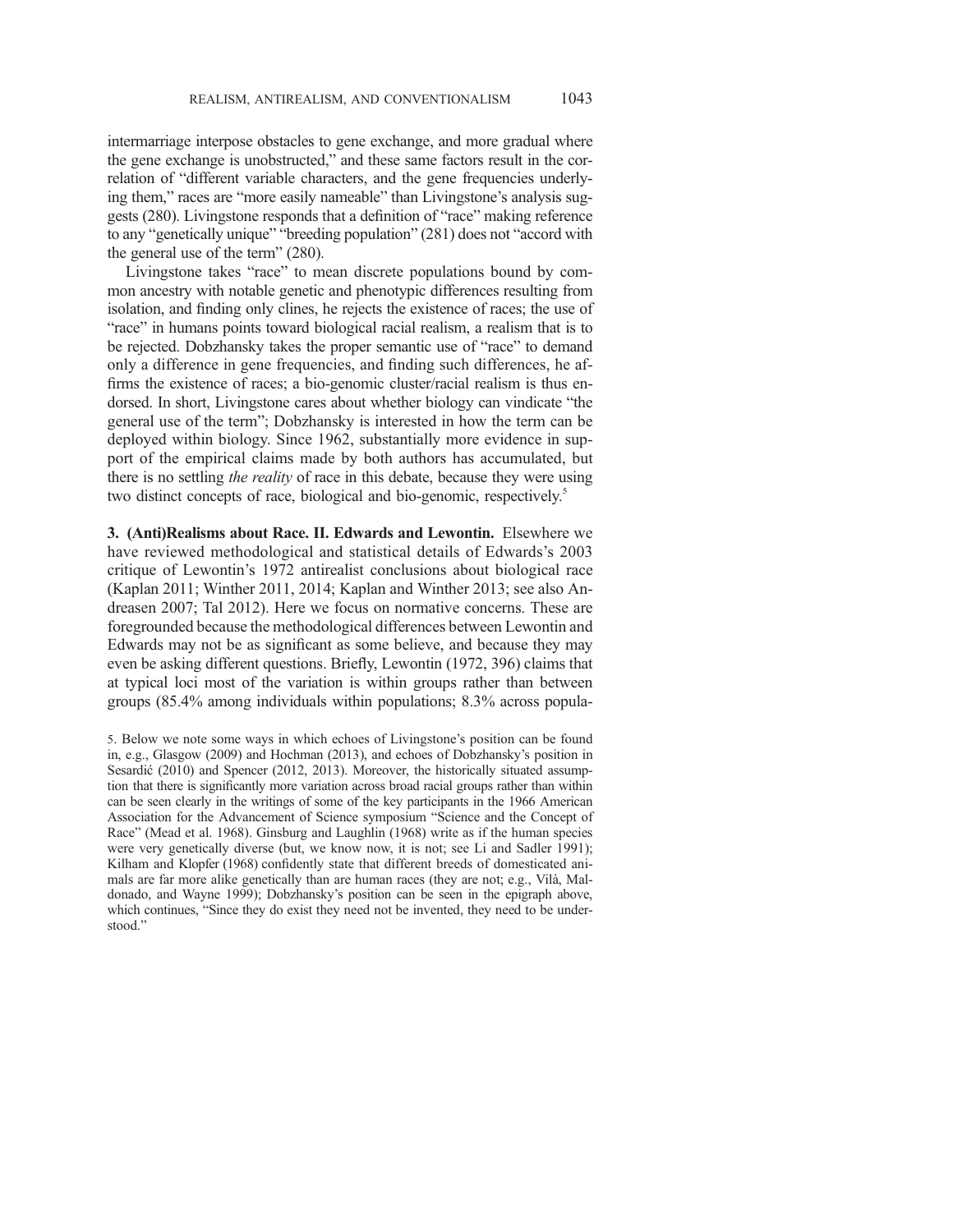tions within the three continental races;  $6.3\%$  across continental races).<sup>6</sup> Edwards (2003) concurs and adds that in spite of small group differences at individual loci, pooling information across loci allows for efficient clustering. Lewontin now affirms that using information from many loci to cluster (e.g., Rosenberg et al. 2002) is fundamentally a sound procedure: "The continental clustering in these large sets of data derives mainly from small differences in allele frequencies at large numbers of markers, not from diagnostic genotypes. This clustering reflects the history of human migrations" (Feldman and Lewontin 2008, 92). However, this was never the question about the "average amount of genetic diversification between and within geographical groups" (90) that has interested him all along. The broad methodological agreement, as well as the focus on different questions, suggests that the most important disagreements between Lewontin and Edwards lie in normative domains, beyond data and statistical methods.

Lewontin contrasts the vast importance tied to social ascriptions of racial identity with the tiny amount of genetic difference actually found among broad races as typically defined. His finding that only a very small fraction (about 6%) of the total human genetic diversity was "assignable" to what we usually thought of as races serves to undermine our ordinary understanding of racial differences as biological (1972, 397). Racial categories are thus of "virtually no genetic or taxonomic significance" (397). He makes the normativity explicit thus: "The taxonomic division of the human species into races places a completely disproportionate emphasis on a very small fraction of the total of human diversity. That scientists as well as nonscientists nevertheless continue to emphasize these genetically minor differences and find new 'scientific' justifications for doing so is an indication of the power of socioeconomically based ideology over the supposed objectivity of knowledge" (Lewontin 1974, 156). That is, genetics cannot be responsible for the creation, maintenance, and importance of our current socially important racial categories. Put differently, the contingency and weakness of the mapping between genetic differences and social races undermine the continued use of genetics in explaining and justifying social races (see, e.g., Lewontin 1970, 1972, 1974, 1993, 1995; Feldman and Lewontin 1975; Lewontin, Rose, and Kamin 1984; see also Kaplan 2000). Politics and science intertwine (see also Lewontin epigraph above). Biological racial realism fails, under Lewontin's analysis, because there is no one-to-one mapping from bio-genomic clusters/ races to social races.

6. See Jobling, Hurles, and Tyler-Smith (2004, table 9.1, 278) for a presentation of apportionment percentages found by three other important studies (including Barbujani et al. 1997) in addition to Lewontin (1972). The means of all four studies, for autosomal loci, are as follows: 84.3% (within population), 4.5% (between groups within continental populations), and 11.19% (between continental populations). Note the significantly higher across-race apportionment.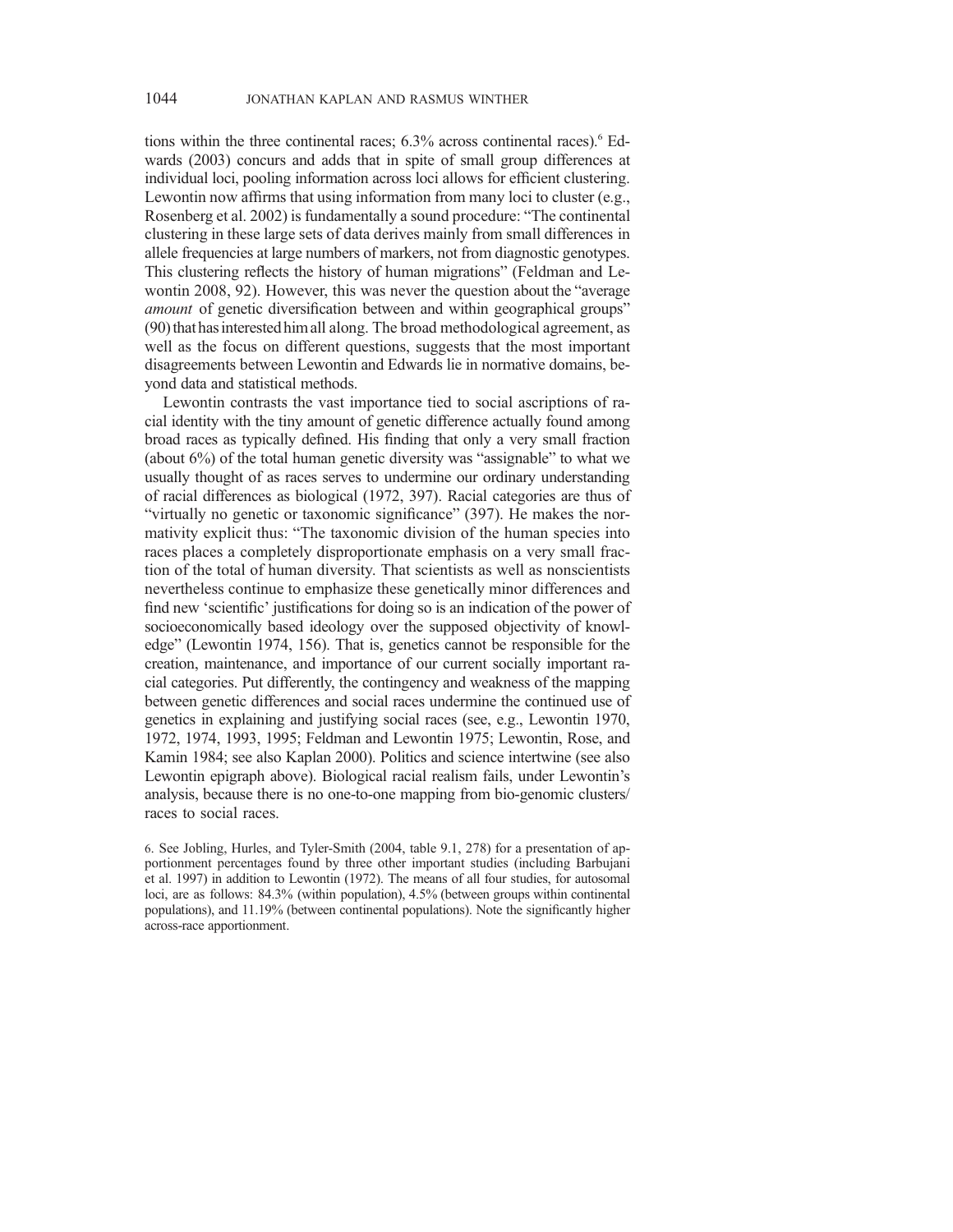The normativity of Lewontin's stance stems from his tireless critique of hereditarianism. Jensen (1969), Herrnstein and Murray (1995), Rushton (1995), Lynn and Vanhanen (2002), Wade (2014), and others have argued that many important current social and political inequalities, both within and between nations, are due in large part to hereditary differences in the (average) "native" abilities between races as usually conceived.7 While there remains no knock-down argument against this position, Lewontin's critiques are trenchant.8 Moreover, Lewontin interprets the market penetration of biological racial realism in intellectual and political life as evidence of the "power of socioeconomically based ideology" (1974, 156) and wishes to resist it, in part because of its scant genetic justification (similarly, see the various reviews of Wade  $[2014]$ , including Coop et al.  $[2014]$ , a letter signed by around 140 geneticists denouncing Wade's "guesswork" and "conjectures").

Edwards takes Lewontin and other antirealists to task for letting their politics influence their science. He submits that premising—or at least mapping—moral equality on genetic similarity runs the risk of backfiring, should genetic dissimilarity among broad human populations turn out to exist (see Edwards epigraph above). In order to avoid this consequence, Edwards strongly distinguishes discovering bio-genomic cluster/race from any social or political uses to which one could put such knowledge: "A proper analysis of human data reveals a substantial amount of information about genetic differences. What use, if any, one makes of it is quite another matter" (Edwards 2003, 801). Edwards's analysis seems motivated by a high-level normative concern to not allow moral or political positions to impact science. We interpret this as Edwards defending a bio-genomic cluster/racial realism while remaining ontologically noncommittal about, and perhaps uninterested in, biological race or social race.

Rereading this debate with the bio-genomic cluster/race versus biological race distinction in mind, and focusing on normative concerns, helps clarify many of the outstanding issues. Lewontin does not deny that there is population structure in humans, or even that bio-genomic clusters/races can be found (cf. Feldman and Lewontin 2008, which seems to support a realism about bio-genomic cluster/race), but is rather trying to block the usual inference from purported genetic differences—mistakenly considered to be sig-

<sup>7.</sup> For instance, see the recent controversy surrounding Jason Richwine's association with a Heritage Foundation report against immigration given his dissertation's claims regarding the lower IQs of "Hispanic" immigrants (Parker and Preston 2013).

<sup>8.</sup> Hereditarians may suggest that differences in native abilities lie hidden in the 6% (or 11.19%; see n. 6) of variation among continental races found by Lewontin (1972) (and others), or in the correlational structure across loci, waiting to be discovered by further mechanistic and statistical genomic study. Lewontin and others might here wish to ask what role the hereditarians would ascribe to the approximately 8% (or 4.5%) of variation among populations within continental races (e.g., Lewontin 1995).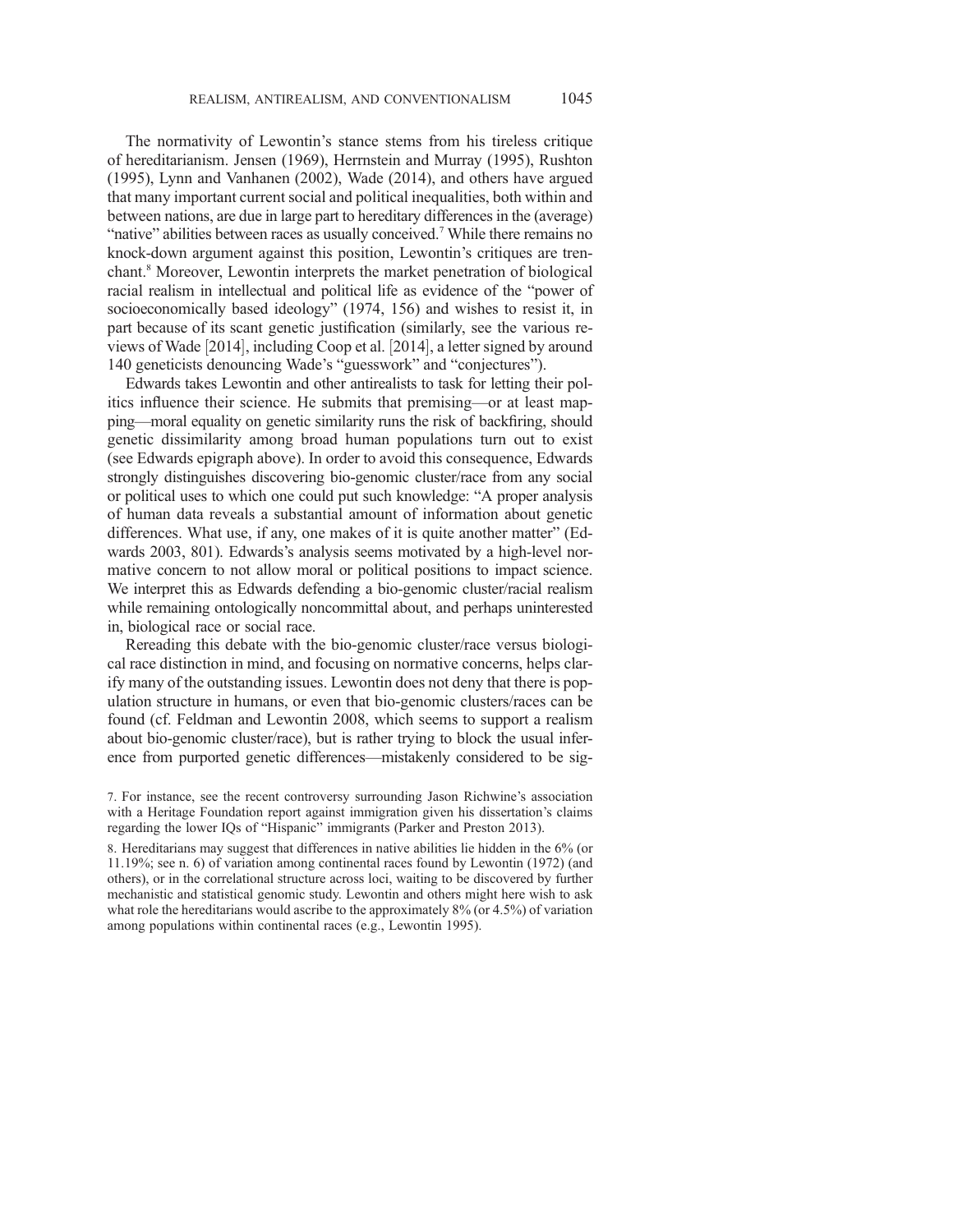nificant—to justifications for the existence and importance of social races.<sup>9</sup> Edwards seems motivated by moral and political principles as well (including about how science should be practiced) but worries that Lewontin adopts the wrong strategy in not keeping his science and his political principles clearly separate.

While the Livingstone-Dobzhansky debate is much more about semantics than about normativity, the conclusions about (anti)realisms parallel one another. Similarly to Lewontin, Livingstone is an antirealist about biological race; Dobzhansky and Edwards are both explicit realists about biogenomic cluster/race.

4. (Anti)Realisms about Race. III. Contemporary Discourse. The biogenomic cluster/racial realist (e.g., Dobzhansky and Edwards) is concerned with whether, as a matter of biological practice, we ought to recognize human subpopulations as legitimate biological entities, and not with biology's ability to explain and to justify current social practices surrounding race. Using the same standards biologists employ in other domains to identify subpopulations worthy of biological attention, can we pick out legitimate human subpopulations? In the contemporary literature, Sesardić (2013) writes as if this were the primary question of interest for biological racial realism, though we believe that more properly this question pertains to bio-genomic cluster/racial realism. Spencer is explicit that his defense of biological race in the case of humans is meant to appeal to this kind of question (Is "race" in humans a "genuine" scientific kind?), and he explicitly distances his position both from "ordinary" understandings of what kinds of things races are and from social concerns (Spencer 2012, 196–97). We read him as a bio-genomic cluster/racial realist. When Hochman (2013) attacks the realism of human races, arguing that the population structure of the human species would not justify treating similar populations as worthy of attention in nonhuman populations, he is critiquing bio-genomic cluster/race. Long and Kittles (2003) launch a similar attack.

This debate surrounding the reality of bio-genomic clusters/races can be practiced roughly independently of concerns about the biological reality of races understood as the robust, socially ascribed populations usually thought of as races in our ordinary discourse. That is, a realist about bio-genomic cluster/ race merely affirms that there are subpopulations of humans that are biologically legitimate subpopulations in the (weak) sense that biologists would pick

9. Lewontin correctly reminds us that clustering generally requires sampling from geographically distinct populations and would be problematic if undertaken with historically "mixed" populations; after all, "human history has confounded the biological processes of differentiation" (personal communication, December 7, 2013; Weiss and Fullerton [2005] make a similar point). Indeed, this is why Cavalli-Sforza et al. (1988) collected gene frequencies from 42 populations of "world aborigines."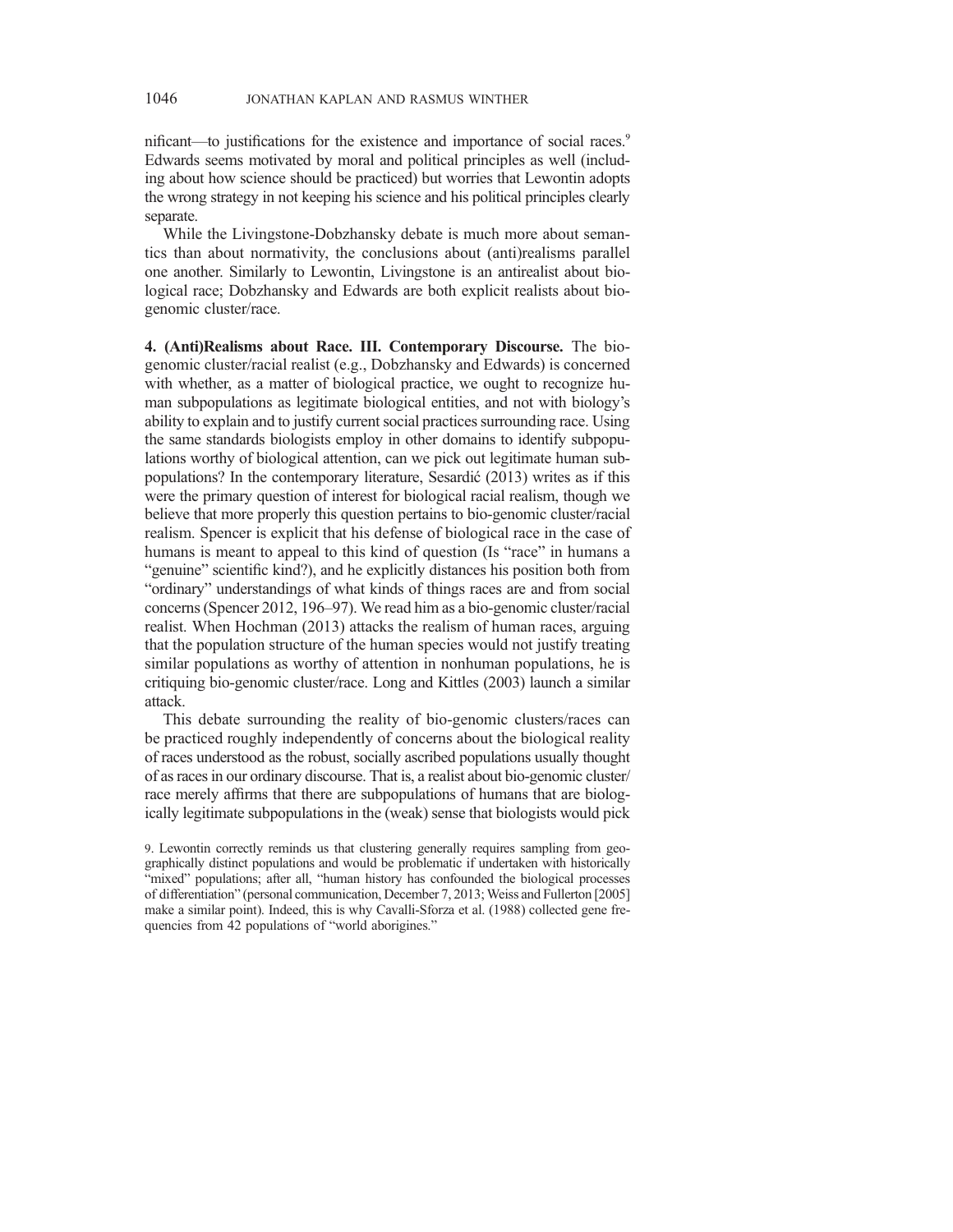them out as worthy of interest in otherwise similar nonhuman species. Under our constructivist conventionalist analysis, we argue that some biologists would recognize subdivisions within the human species as interesting and worthy of attention in a similar nonhuman species; other biologists would not recognize any such subdivisions (Kaplan and Winther 2013; Winther and Kaplan 2013).

But all of this skirts the issue of whether populations picked out thusly deserve to be called "races." Since "race" has an established use when referring to human populations, one should refrain from using the term where that application is not the one intended. Slippage between bio-genomic usages and social usages has serious consequences.<sup>10</sup> One realist argument notes that insofar as some of these populations are not entirely orthogonal to socially identified races, biology can pick out, as a legitimate category of interest, race-like populations, especially at the level of continents (see Risch et al. 2002). That is, this realist argument notes that, while the match is not perfect, populations socially identified as races overlap significantly with some populations that can be picked out using, for example, modern genomic clustering techniques and hence that at least some bio-genomic clusters/races are also social races (see Kaplan 2011; Kaplan and Winther 2013).<sup>11</sup>

But some antirealists argue that many populations picked out by these biological approaches will not resemble social races. That is, many bio-genomic clusters/races will be much smaller or narrower populations than races as usually conceived, and some will simply be different. And any associations between bio-genomic clusters/races and social races will thus be unstable as social racial classifications change over time (see, e.g., Weiss and Fullerton 2005). Other antirealists stress the clinal nature of variation and deny that clusters found are sufficiently independent of the statistical methods used to develop them to properly count as biologically meaningful in a robust way (e.g., Serre and Pääbo 2004). Finally, because socially manufactured racial ascriptions have enormous impacts on the lives of the people so ascribed but do not map neatly onto bio-genomic cluster/race, many social race realists and biological antirealists disregard debates about bio-genomic cluster/race. Essentially all socially important goods and services are distributed unequally with respect to populations picked out on the basis of racial ascriptions as

10. Pigliucci and Kaplan's (2003) suggestion that human subpopulations with genetic differences due to local adaptations maintained by selection be referred to as "ecotypes" rather than "races" evokes Livingstone's concerns about accurately describing the sources of variation, as well as concerns about the dangers of conflating various meanings of the polysemic term "race."

11. Another, very different, realist argument notes that insofar as our social categories themselves create and reinforce biological and biomedical differences, those social categories will be populations of real biological interest, although here the causal arrow points from the social to the biological (see Gravlee 2009; Kaplan 2010).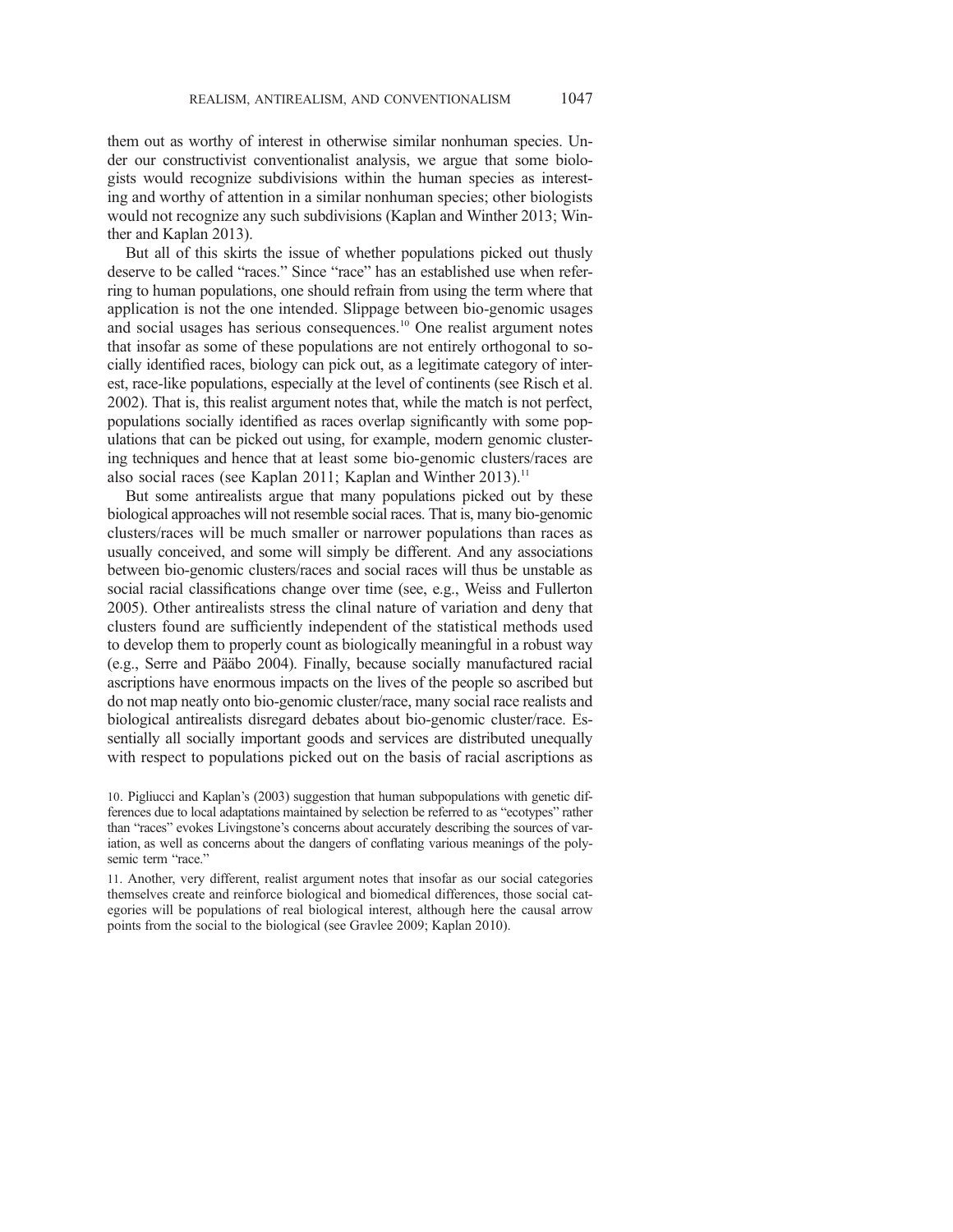embodied in our everyday discourse.<sup>12</sup> Given this fact, to ask whether these populations are also bio-genomically legitimate subpopulations, under some understanding of how genomic and "phenomic" practices properly pick out subpopulations, is pointless. That is, identifying bio-genomic clusters/races sheds no light on the importance of socially ascribed racial categories in our lives.

In the end, the hope that biology would permit us to determine, once and for all, whether races are biological entities is dashed. This failure does not represent a failure on the part of our best biology, but a failure to take seriously that the questions posed to our best biological practices are, in this case, inextricably mired in assumptions and practices from other disciplines and society at large. The answer we give to the question "Are 'races' biologically real?" probably tells us more about our own beliefs (about what the question means, about what work the answer is supposed to do) than it does about the biological nature of populations. Even our bio-genomic cluster/racial classifications may turn out to be (often ugly) depictions of our socially entrenched biases and expectations, rather than pristine renditions of objective biological reality.

5. Conclusions: Politics and Post-racial Futures. Mills (1988) provides a useful taxonomy of some of the positions one might hold regarding the existence of races; these range from the denial of their existence (Glasgow 2009) to the belief in biologically real deep racial "essences." We find Mills's "objective constructivist" position to be the most plausible: (social) races are real, and their reality emerges from, and is continually reinforced by, our (contingent, but no less powerful for that) social practices. Of course, the reinforcement is itself contingent. A post-racial society is possible and desirable.

With respect to the existence of population structure in the human species and the best way(s) to determine and classify that structure, we have argued for a constructivist conventionalism. There are many questions one can ask, and a given question can be approached from multiple perspectives and with a plurality of aims and methodologies. Answers to clearly stated questions, once well specified, are not arbitrary. For instance, there is a nonam-

12. The literature on the importance of race as socially ascribed categories (not dependent for their force on biological correlates) is vast. We motion here toward, e.g., Omi and Winant (1986), Appiah (1989), and Appiah and Gutmann (1996). The contingency of the categories that are identified as "races" and the ways in which a person's race, as a socially meaningful classification, can (and does) depend on their location (including global context; see, e.g., López Beltrán 2011) further complicates this picture (see, e.g., Hudson 1996; Harawa and Ford 2009; Ousley, Jantz, and Freid 2009). Marshall (1968) explicitly ties the difficulties in understanding "race" as a scientific concept to the instability of the concept as applied socially.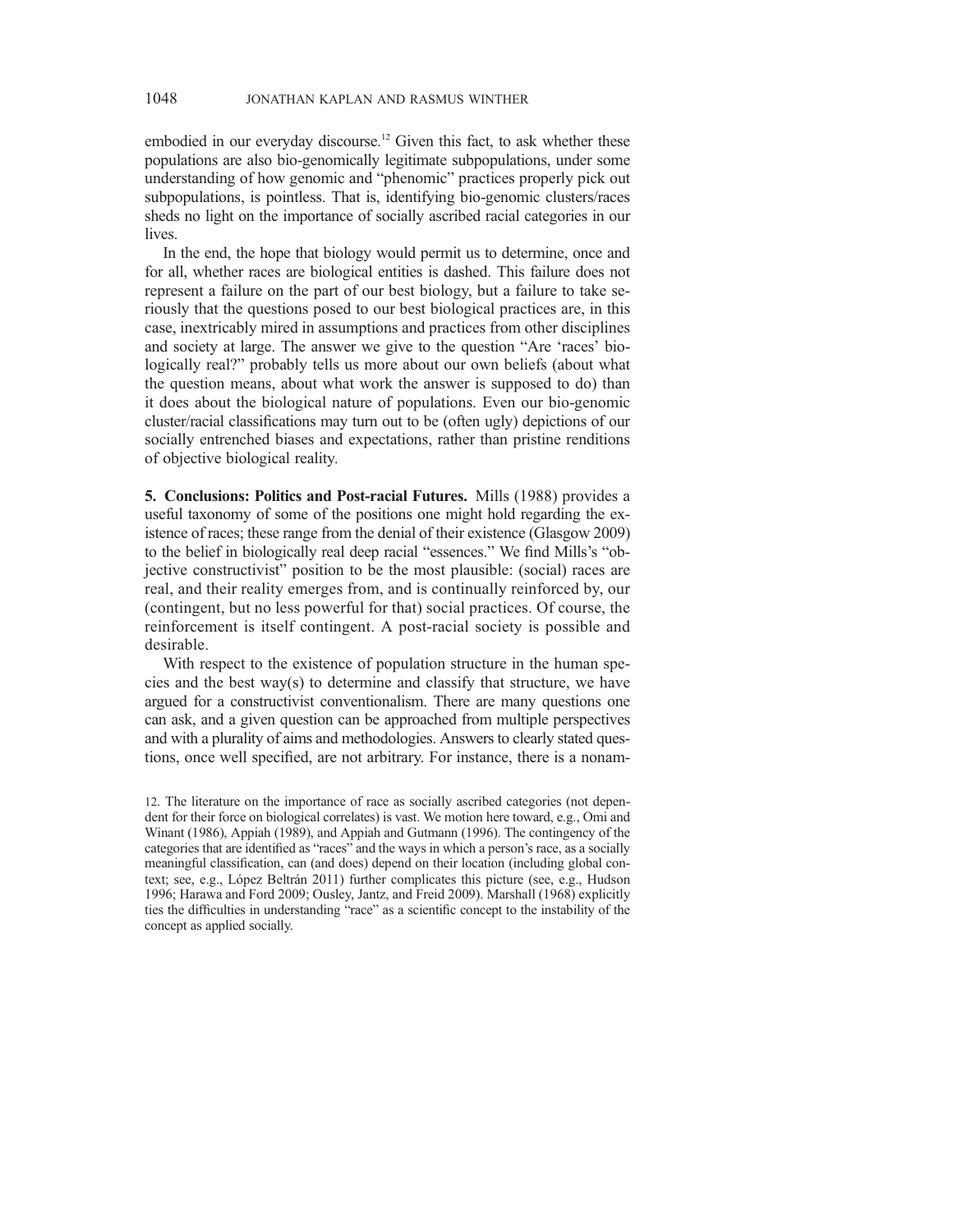biguous, correct answer to a clustering analysis given a particular distance metric, clustering methodology (with explicit assumptions), and concrete population (Kaplan and Winther 2013; Winther and Kaplan 2013). However, nothing makes one question or another the obviously correct one. The biogenomic constructivist conventionalism we defend has affinities with the "deep conventionalist" position with respect to biological categories more generally, as articulated by Barker and Velasco (2013).

Further, in the context of bio-genomic cluster/race, such a conventionalist position is demanded by our best evidence, and will remain the best position, with respect to these kinds of questions. This does not imply that conventionalism about related positions is required. There is no straightforward link between a defensible realism about bio-genomic clusters/races and defending biological racial realism, and so a conventionalism about the first does not demand a conventionalism about the latter. Rather, we strongly hold antirealism to be the appropriate ontological stance toward biological races (Winther and Kaplan 2013, 71–72). Nor is there any reason to suppose that the conventionalism demanded by issues surrounding biogenomic cluster/race would apply to social race. Here, we suggest, one can (and should) be a realist about race as an objective (albeit socially constructed and historically contingent) fact about the social world, while maintaining that discoveries surrounding the population structure in humans are largely irrelevant to the major issues engendered by the social categories of race.

We conclude with a reflection on the politics of the ontology of race. Biological racial realism is typically coupled with positions on the "right" of the political spectrum; antirealism about biological race is frequently linked with the "left." The contingency of these associations has not been well recognized. Although biological racial realism has been used to argue that the massive inequalities between the life prospects of members of the different races are not signs of injustice (e.g., Jensen, Lynn, Murray, Rushton, Vanhanen), nothing about biological racial realism demands such a rightwing position. Indeed, a Rawlsian liberal would have no difficulty condemning the extraordinary differences in average life prospects between the races even if she endorsed biological racial realism. Moreover, while race "pride" or consciousness movements are typically leftist, some of these adopt biological racial realism (often implicitly). Similarly, although biological racial antirealism is associated with liberal positions calling for state action to correct social and economic injustices that are, it is argued—and which we also believe—responsible for the current inequalities, this need not be the case. Conservatives sometimes adopt the view that the choices, decisions, and behaviors of individuals, against a claimed backdrop of equality of opportunity, are the source of current inequalities, and they use biological equality as an additional cudgel to support laissez-faire approaches.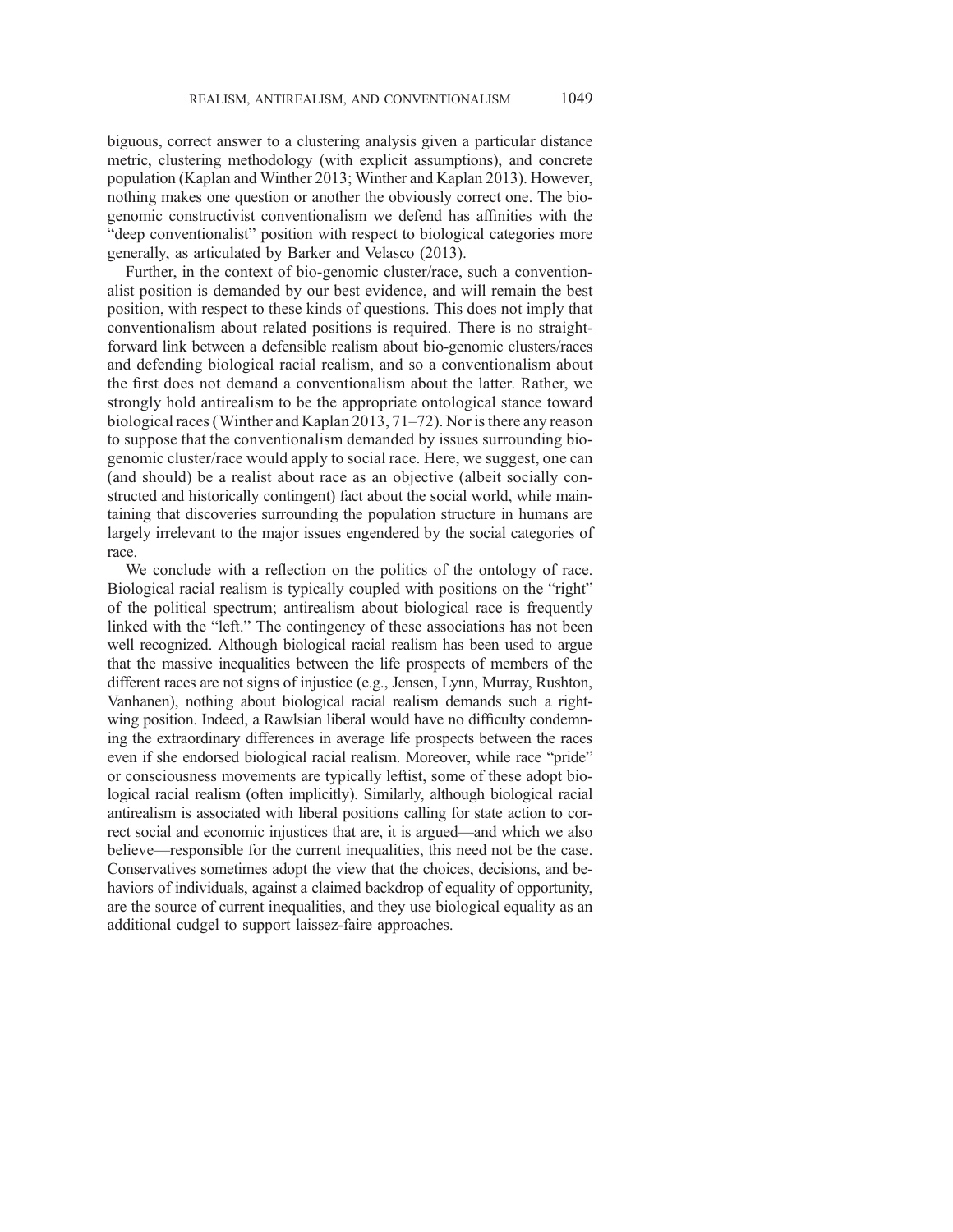Again, while we are conventionalists about bio-genomic cluster/race, we are not conventionalists about biological race. Rather, we are antirealists about biological race. But rejecting biological racial realism need not be tied to any particular political project; nor, for those who disagree with our assessment of the evidence, should supporting such realism be so associated.

#### **REFERENCES**

- Andreasen, Robin O. 2007. "Biological Conceptions of Race." In Philosophy of Biology, ed. M. Matthen and C. Stephens, 455–84. Amsterdam: Elsevier.
- Appiah, Kwame A. 1989. "The Conservation of 'Race.'" Black American Literature Forum 23 (1): 37–60.
- Appiah, Kwame A., and Amy Gutmann. 1996. Color Conscious: The Political Morality of Race. Princeton, NJ: Princeton University Press.
- Barbujani, Guido, Arianna Magagni, Eric Minch, and Luca L. Cavalli-Sforza. 1997. "An Apportionment of Human DNA Diversity." Proceedings of the National Academy of Sciences 94: 4516–19.
- Barker, Matthew J., and Joel D. Velasco. 2013. "Deep Conventionalism about Evolutionary Groups." Philosophy of Science 80 (5): 971–82.
- Cavalli-Sforza, Luigi Luca, Alberto Piazza, Paolo Menozzi, and Joanna Mountain. 1988. "Reconstruction of Human Evolution: Bringing Together Genetic, Archaeological, and Linguistic Data." Proceedings of the National Academy of Sciences 85:6002–6.
- Coop, Graham, Michael B. Eisen, Rasmus Nielsen, Molly Przeworski, and Noah Rosenberg (with many more signatures online). 2014. " 'A Troublesome Inheritance.' " Letter. New York Times Book Review. http://www.nytimes.com/2014/08/10/books/review/letters-a-troublesome -inheritance.html.
- Dobzhansky, Theodosius. 1962. "Comment: On the Non-existence of Human Races." Current Anthropology 3:279–80.
- -. 1968. "Introduction" [to section on "Biological Aspects of Race in Man"], in Mead et al. 1968, 77–79.
- Donovan, Brian M. 2014. "Playing with Fire? The Impact of the Hidden Curriculum in School Genetics on Essentialist Conceptions of Race." Journal of Research in Science Teaching 51 (4): 462–96.
- Edwards, Anthony William Fairbank. 2003. "Human Genetic Diversity: Lewontin's Fallacy." Bio-Essays 25:798–801.
- Feldman, Marcus W. 2010. "The Biology of Ancestry: DNA, Genomic Variation, and Race." In Doing Race: 21 Essays for the 21st Century, ed. Hazel R. Markus and Paula M. L. Moya. New York: Norton.
- Feldman, Marcus W., and Richard Charles Lewontin. 1975. "The Heritability Hang-Up." Science 190:1163–68.
- . 2008. "Race, Ancestry, and Medicine." In Revisiting Race in a Genomic Age, ed. Barbara A. Koenig, Sandra Soo-Jin Lee, and Sarah S. Richardson, 89–101. New Brunswick, NJ: Rutgers University Press.
- Ginsburg, Benson E., and William S. Laughlin. 1968. "The Distribution of Genetic Differences in Behavioral Potential in the Human Species." In Mead et al. 1968, 26–36.
- Glasgow, Joshua. 2009. A Theory of Race. New York: Routledge.
- Gravlee, Clarence C. 2009. "How Race Becomes Biology: Embodiment of Social Inequality." American Journal of Physical Anthropology 139:47–57.
- Harawa, Nina T., and Chandra L. Ford. 2009. "The Foundation of Modern Racial Categories and Implications for Research on Black/White Disparities in Health." Ethnicity and Disease 19 (Spring): 209–17.
- Herrnstein, Richard J., and Charles Murray. 1995. The Bell Curve: Intelligence and Class Structure in American Life. New York: Free Press.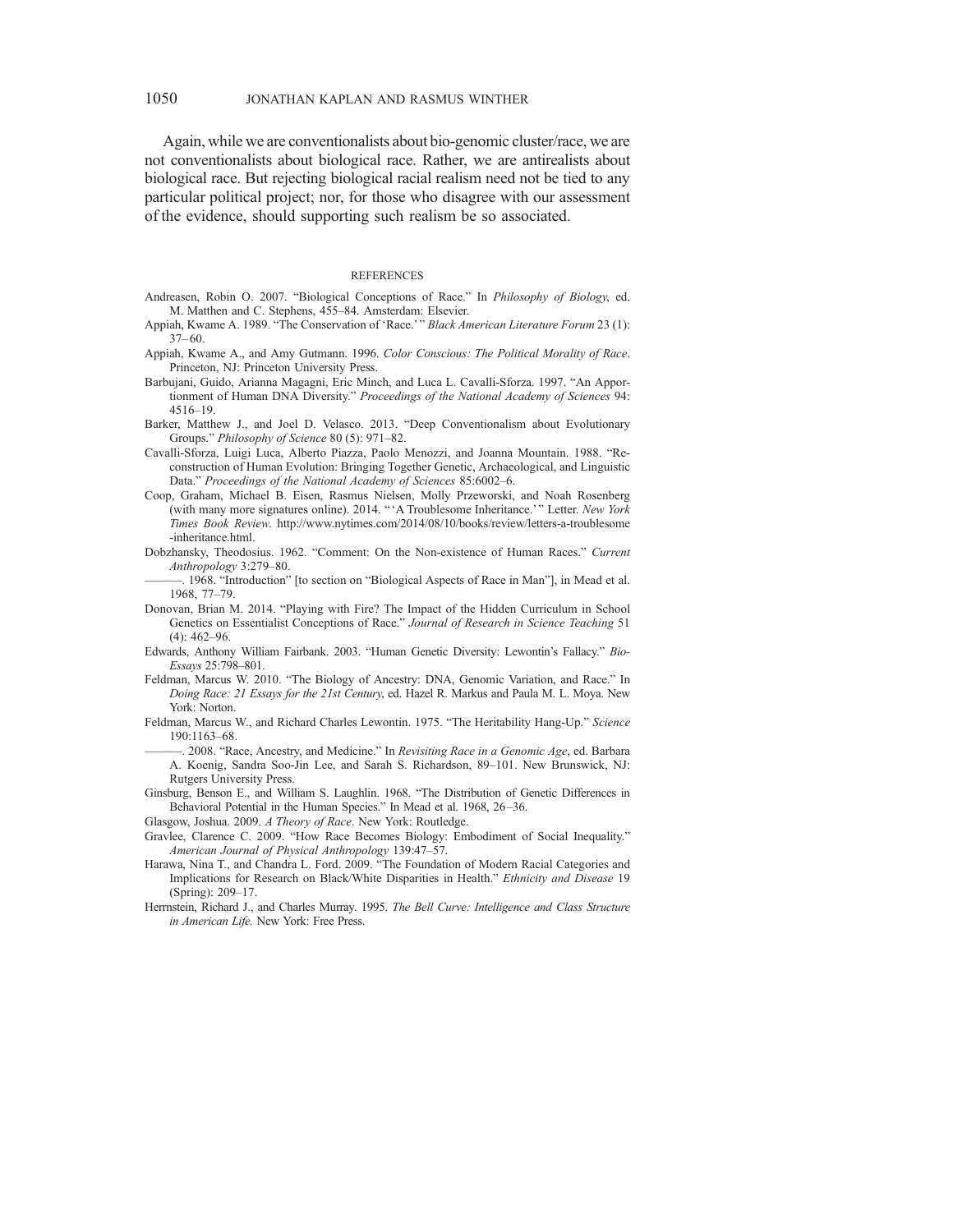- Hochman, Adam. 2013. "Against the New Racial Naturalism." Journal of Philosophy 110 (6): 331–51.
- Hudson, Nicholas. 1996. "From 'Nation' to 'Race': The Origin of Racial Classification in Eighteenth-Century Thought." Eighteenth-Century Studies 29 (3): 247-64.
- Jensen, Arthur. 1969. "How Much Can We Boost IQ and Scholastic Achievement?" Harvard Educational Review 39:1–123.
- Jobling, Mark A., Matthew Hurles, and Chris Tyler-Smith. 2004. Human Evolutionary Genetics: Origins, Peoples and Diseases. New York: Garland Science.
- Kaplan, Johnathan M. 2000. The Limits and Lies of Human Genetic Research. New York: Routledge.
	- . 2010. "When Socially Determined Categories Make Biological Realities: Understanding Black/White Health Disparities in the U.S." Monist 93 (2): 283–99.
- -. 2011. "'Race': What Biology Can Tell Us about a Social Construct." In Encyclopedia of Life Sciences. Chichester: Wiley. doi:10.1002/9780470015902.a0005857.
- Kaplan, Johnathan M., and Rasmus G. Winther. 2013. "Prisoners of Abstraction? The Theory and Measure of Genetic Variation, and the Very Concept of 'Race.' " Biological Theory 7:401–12.
- Kilham, Peter, and Peter H. Klopfer. 1968. "The Construct Race and the Innate Differential." In Mead et al. 1968, 16–25.
- Lewontin, Richard C. 1970. "Race and Intelligence." Bulletin of the Atomic Scientists, March,  $2 - 8$ 
	- -. 1972. "Apportionment of Human Diversity." Evolutionary Biology 6:381–98.
	- -. 1974. The Genetic Basis of Evolutionary Change. New York: Columbia University Press.
- -. 1993. Biology as Ideology: The Doctrine of DNA. New York: Harper Perennial.
- ———. 1995. Human Diversity. New York: Scientific American.
- Lewontin, Richard C., Steven Rose, and Leon J. Kamin. 1984. Not in Our Genes—Biology, Ideology and Human Nature. New York: Pantheon.
- Li, Wen-Hsiung, and Lori A. Sadler. 1991. "Low Nucleotide Diversity in Man." Genetics 129:513–  $23$
- Livingstone, Frank B. 1962. "On the Non-existence of Human Races" (with Reply). Current Anthropology 3:279–81.
- Long, Jeffery, and Rick A. Kittles. 2003. "Human Genetic Diversity and the Nonexistence of Biological Races." Human Biology 75 (4): 449–71.
- López Beltrán, C., ed. 2011. Genes and mestizos: Genómica y raza en la biomedicina Mexicana. Mexico City: UNAM.
- Lynn, Richard, and Tatu Vanhanen. 2002. IQ and the Wealth of Nations. Westport, CT: Praeger.
- Marshall, Gloria. 1968. "Racial Classifications: Popular and Scientific." In Mead et al. 1968, 149– 64.
- Mead, Magaret, Theodosius Dobzhansky, Ethel Tobach, and Robert E. Light, eds. 1968. Science and the Concept of Race. New York: Columbia University Press.
- Mills, Charles W. 1988. "But What Are You Really? The Metaphysics of Race." In Blackness Visible: Essays on Philosophy and Race, 41–66. Ithaca, NY: Cornell University Press.
- Morning, Ann. 2011. The Nature of Race: How Scientists Think and Teach about Human Differences. Berkeley: University of California Press.
- Omi, Michael, and Howard Winant. 1986. Racial Formation in the United States: From the 1960s to the 1980s. New York: Routledge.
- Ousley, Stephen, Richard Jantz, and Donna Freid. 2009. "Understanding Race and Human Variation: Why Forensic Anthropologists Are Good at Identifying Race." American Journal of Physical Anthropology 139:68–76.
- Parker, Ashely, and Julia Preston. 2013. "Paper on Immigrant I.Q. Dogs Critic of Overhaul." New York Times, May 9, sec. A, 22.
- Pigliucci, Massimo, and Johnathan M. Kaplan. 2003. "On the Concept of Biological Race and Its Applicability to Humans." Philosophy of Science 70:1161–72.
- Reardon, Jenny. 2005. Race to the Finish: Identity and Governance in an Age of Genomics. Princeton, NJ: Princeton University Press.
- Risch, Neil, Buchard Esteban, Ziv Elad, and Tang Hua. 2002. "Categorization of Humans in Biomedical Research: Genes, Race and Disease." Genome Biology 3 (7): 1–12.